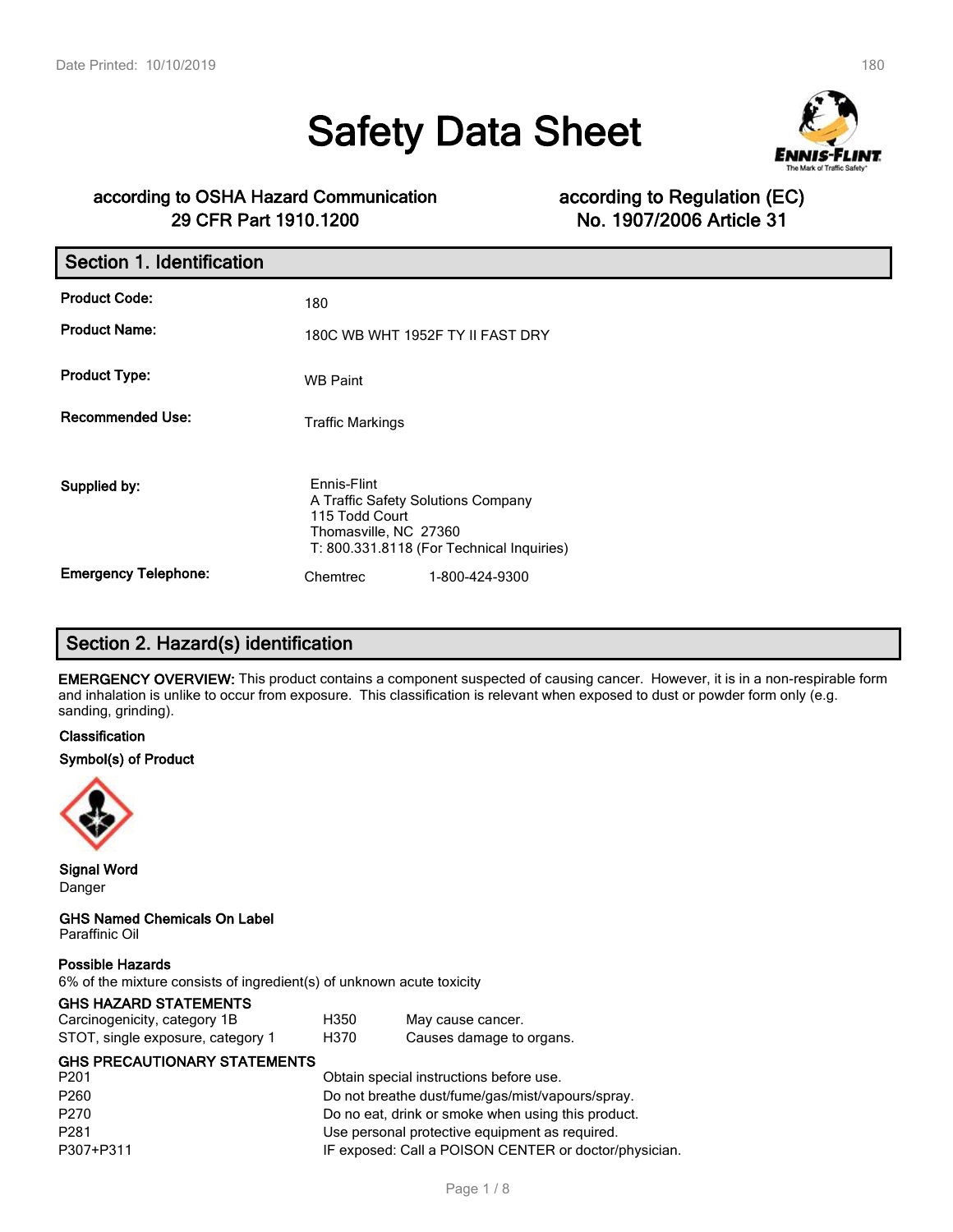# **Section 3. Composition/Information on ingredients**

| <b>Chemical Name</b>                                            | CAS-No.    | <u>Wt. %</u>      | <b>GHS Symbols</b>    | <b>GHS Statements</b> |
|-----------------------------------------------------------------|------------|-------------------|-----------------------|-----------------------|
| Calcium Carbonate                                               | 1317-65-3  | 50-75             |                       |                       |
| Titanium Dioxide                                                | 13463-67-7 | $2.5 - 10$        |                       |                       |
| Methanol                                                        | 67-56-1    | < 5.0             | GHS02-GHS08           | H <sub>225</sub> -370 |
| Crystalline Silica, Quartz                                      | 14808-60-7 | $1.0 - 2.5$       |                       |                       |
| Paraffinic Oil                                                  | 64742-65-0 | $0.1 - 1.0$       | GHS08                 | H350                  |
| Ammonium hydroxide                                              | 1336-21-6  | $0.1 - 1.0$       | GHS05-GHS07           | H302-314-335          |
| Petroleum distillates, solvent dewaxed lightparaffini64742-56-9 |            | < 0.1             | GHS08                 | H350                  |
| <b>Chemical Name</b>                                            | CAS-No.    | <b>EINECS No.</b> | <b>REACH Reg No.</b>  | <b>M-Factors</b>      |
| Calcium Carbonate                                               | 1317-65-3  | 215-279-6         | not available         | 0                     |
| Titanium Dioxide                                                | 13463-67-7 | 236-675-5         | not available         | 0                     |
| Methanol                                                        | 67-56-1    | 200-659-6         | 01-2119433307-44-XXXX | 0                     |
| Crystalline Silica, Quartz                                      | 14808-60-7 | 238-878-4         | not available         | 0                     |
| Paraffinic Oil                                                  | 64742-65-0 | 265-169-7         | not available         | 0                     |
| Ammonium hydroxide                                              | 1336-21-6  | 215-647-6         | not available         | 0                     |
| Petroleum distillates, solvent dewaxed<br>lightparaffinic       | 64742-56-9 | 265-159-2         | not available         | 0                     |

The text for GHS Hazard Statements shown above (if any) is given in the "Other information" Section.

# **Section 4. First-aid measures**



**FIRST AID - INHALATION:** Move to fresh air. Consult a physician if symptoms persist.

**FIRST AID - SKIN CONTACT:** Wash affected area immediately with soap and plenty of water. Remove contaminated clothing and launder before reuse. Consult a physician if symptoms persist.

**FIRST AID - EYE CONTACT:** Rinse immediately with plenty of water, also under the eyelids, for at least 15 minutes. Consult a physician if symptoms persist.

**FIRST AID - INGESTION:** Do NOT induce vomiting. If conscious, rinse mouth and drink plenty of water. Never give anything by mouth to an unconscious person. Consult a physician.

# **Section 5. Fire-fighting measures**

**UNUSUAL FIRE AND EXPLOSION HAZARDS:** None expected.

**SPECIAL FIREFIGHTING PROCEDURES:** As in any fire, wear self-contained breathing apparatus pressure-demand, MSHA/NIOSH (approved or equivalent) and full protective gear.

**EXTINGUISHING MEDIA:** Alcohol Foam, Carbon Dioxide, Dry Chemical, Foam, Water Fog

### **Section 6. Accidental release measures**

**ENVIRONMENTAL PRECAUTIONS:** Avoid release to the environment. For larger spills, cover drains and build dikes to prevent entry into sewer systems or bodies of water.

**STEPS TO BE TAKEN IN CASE MATERIAL IS RELEASED OR SPILLED:** Use personal protective equipment. Ensure adequate ventilation. Dike far ahead of liquid spill for later disposal. Soak up with inert absorbent material. Take up mechanically. Keep in suitable and closed containers for disposal.

### **Section 7. Handling and storage**



**HANDLING:** Ensure adequate ventilation. Avoid breathing vapor, mists or dust. Avoid contact with eyes, skin, and clothing. Wear appropriate personal protective equipment. Wash contaminated clothing before reuse. Do not eat, drink or smoke when using this product. Wash thoroughly after handling. Observe good industrial hygiene practices. Avoid dust formation.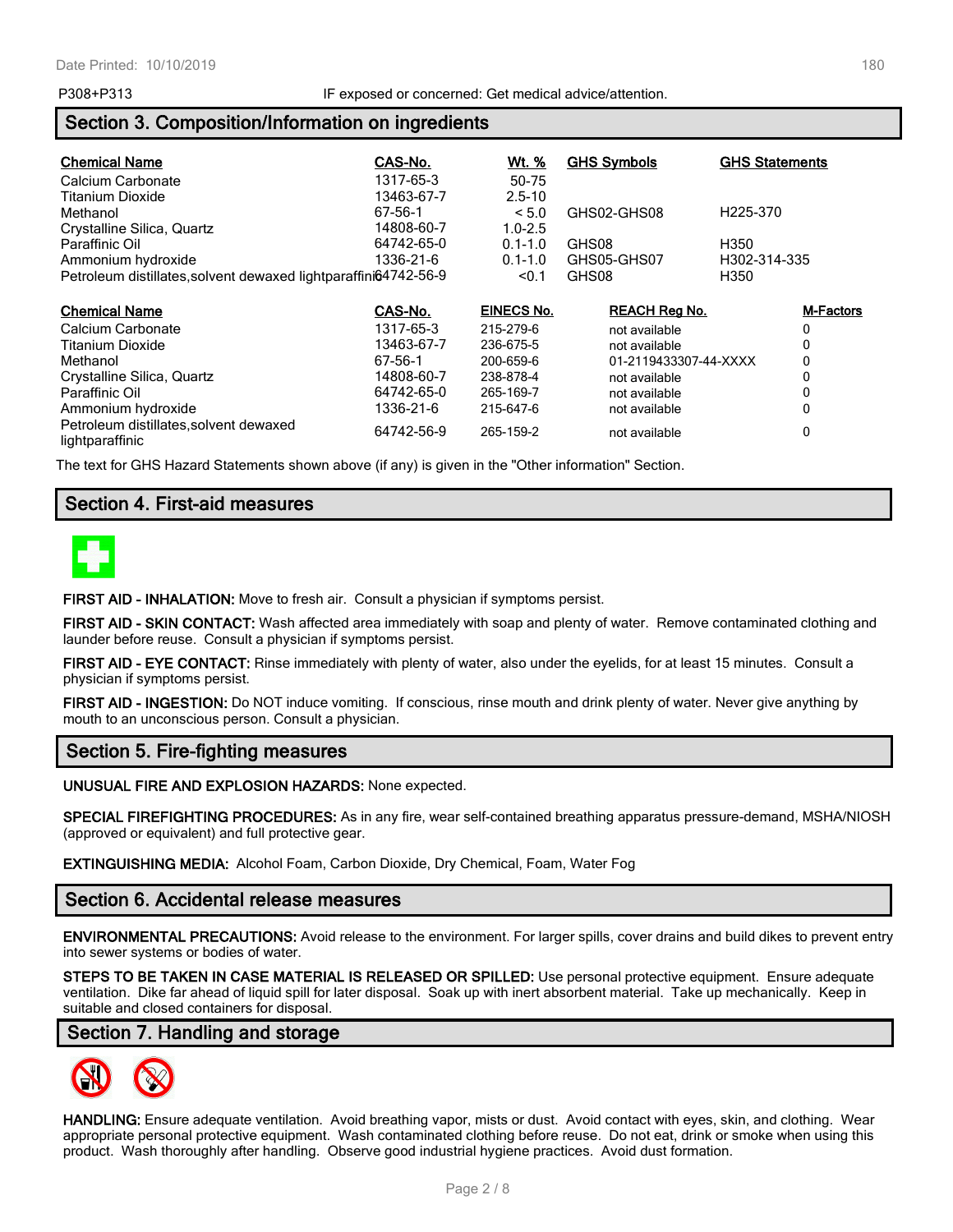**STORAGE:** Keep container tightly closed in a dry and well-ventilated place. Keep in properly labeled containers.

# **Section 8. Exposure controls/personal protection**

| Ingredients with Occupational Exposure Limits                              |                        |                       |                         |                         |
|----------------------------------------------------------------------------|------------------------|-----------------------|-------------------------|-------------------------|
| <b>Chemical Name</b>                                                       | <b>ACGIH TLV-TWA</b>   | <b>ACGIH-TLV STEL</b> | <b>OSHA PEL-TWA</b>     | <b>OSHA PEL-CEILING</b> |
| Calcium Carbonate                                                          |                        |                       | $15 \text{ mg/m}$       |                         |
| Titanium Dioxide                                                           | $10 \text{ mg/m}$      |                       | $15 \text{ mg/m}$       |                         |
| Methanol                                                                   | $200$ ppm              | $250$ ppm             | 200 PPM                 |                         |
| Crystalline Silica, Quartz                                                 | $0.025 \text{ mg/m}$ 3 |                       | $0.05 \,\mathrm{mg/m3}$ |                         |
| Paraffinic Oil                                                             |                        |                       |                         |                         |
| Ammonium hydroxide                                                         | 25 ppm                 | 35 ppm                |                         |                         |
| Petroleum distillates, solvent dewaxed<br>Participation of the Contract of |                        |                       |                         |                         |
| Name                                                                       | Percentage             | VME mg/m3             | VME ppm                 | <b>OEL Nota</b>         |
| <b>Titanium Dioxide</b>                                                    | $2.5 - 10$             | 10                    | 0                       | $15 \text{ mg/m}$       |
| Methanol                                                                   | $1.0 - 2.5$            | 266                   | 200                     | 200 PPM                 |

#### **Further Advice: MEL = Maximum Exposure Limit OES = Occupational Exposure Standard SUP = Supplier's Recommendation Sk = Skin Sensitizer N.E. = Not Established**

#### **Personal Protection**



**RESPIRATORY PROTECTION:** If exposure limits are exceeded or irritation is experienced, NIOSH/MSHA approved respiratory protection should be worn. Positive-pressure supplied air respirators may be required for high airborne contaminant concentrations. Respiratory protection must be provided in accordance with current local regulations.



**SKIN PROTECTION: Protective gloves** 



**EYE PROTECTION:** Safety glasses with side-shields.



**OTHER PROTECTIVE EQUIPMENT:** Eyewash stations, safety showers, ventilation systems.

**HYGIENIC PRACTICES:** When using, do not eat, drink or smoke. Provide regular cleaning of equipment, work area and clothing. Wash hands before breaks and immediately after handling the product. Handle in accordance with good industrial hygiene and safety practice.

# **Section 9. Physical and chemical properties**

| Appearance:<br>Odor:<br>Density, g/cm3:<br>Freeze Point, °C:<br><b>Solubility in Water:</b><br>Decompostion Temp., °C: | white<br>Slight, Ammonia<br>1.680<br>ΝI<br>Insoluble<br>ΝI | <b>Physical State:</b><br><b>Odor Threshold:</b><br>pH:<br>Viscosity:<br>Partition Coefficient, n-octanol/<br>water: | Liguid<br>Not Established<br>ΝI<br>ΝI<br>ΝI |
|------------------------------------------------------------------------------------------------------------------------|------------------------------------------------------------|----------------------------------------------------------------------------------------------------------------------|---------------------------------------------|
| Boiling Point, °C:                                                                                                     | N.I.                                                       | <b>Explosive Limits, vol%:</b>                                                                                       | N.I.                                        |
| Combustibility:                                                                                                        | Does not Support Combustion                                | Flash Point, °C:                                                                                                     | >94                                         |
| <b>Evaporation Rate:</b>                                                                                               | Slower than Diethyl Ether                                  | Auto-ignition Temp., °C:                                                                                             | ΝI                                          |
| <b>Vapor Density:</b>                                                                                                  | Heavier than air                                           | Vapor Pressure:                                                                                                      | ΝI                                          |

(See "Other information" Section for abbreviation legend)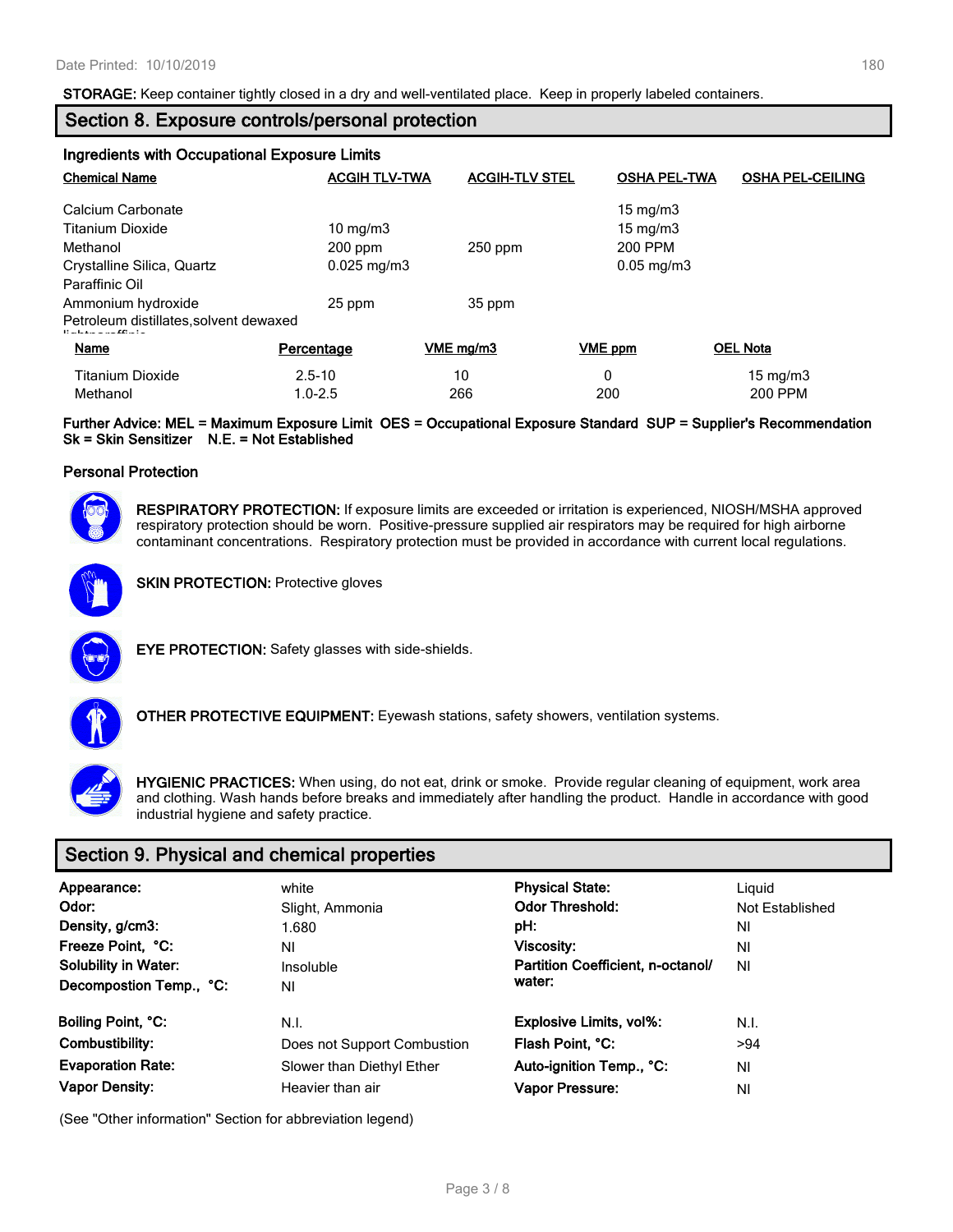### **Section 10. Stability and reactivity**

**STABILITY:** Stable under recommended storage conditions.

**CONDITIONS TO AVOID:** Dust formation. Do not freeze.

**INCOMPATIBILITY:** None known based on information supplied.

**HAZARDOUS DECOMPOSITION PRODUCTS:** Carbon oxides. Nitrogen oxides.

**HAZARDOUS POLYMERIZATION:** Hazardous polymerization does not occur.

### **Section 11. Toxicological information**



#### **Practical Experiences**

**EFFECT OF OVEREXPOSURE - INHALATION:** Inhalation may cause irritation to the respiratory tract (nose, mouth, mucous membranes). May cause central nervous system depression with nausea, headache, dizziness, vomiting, and incoordination. Sanding and grinding dust may be harmful if inhaled.

**EFFECT OF OVEREXPOSURE - SKIN CONTACT:** Direct skin contact may cause irritation.

**EFFECT OF OVEREXPOSURE - EYE CONTACT:** Direct eye contact may cause irritation.

**EFFECT OF OVEREXPOSURE - INGESTION:** Ingestion may cause irritation to mucous membranes. May cause gastrointestinal irritation, nausea, vomiting, and diarrhea. May cause gastrointestinal disturbances with dizziness and central nervous system depression.

**EFFECT OF OVEREXPOSURE - CHRONIC HAZARDS:** This product contains titanium dioxide in a non-respirable form. Inhalation of titanium dioxide is unlikely to occur from exposure to this product. Inhalation exposure to respirable levels of crystalline silica may cause respiratory impairment and lung damage. This product contains crystalline silica (quartz) in a non-respirable form. Inhalation of crystalline silica is unlikely to occur from exposure to this product. Crystalline silica (quartz) has been classified by the International Agency for Research on Cancer (IARC) as a known human carcinogen. Inhalation, ingestion, or skin absorption of methanol can cause blindness.

#### **Acute Toxicity Values**

**The acute effects of this product have not been tested. Data on individual components are tabulated below:**

| CAS-No.    | Name according to EEC                                     | Oral LD50        | Dermal LD50        | Gas LC50      |
|------------|-----------------------------------------------------------|------------------|--------------------|---------------|
| 1317-65-3  | Calcium Carbonate                                         | > 2000 mg/kg     | > 2000 mg/kg       | $>20001$ ppm  |
| 13463-67-7 | <b>Titanium Dioxide</b>                                   | >10000 mg/kg Rat | N.I.               | $>20001$ ppm  |
| 67-56-1    | Methanol                                                  | 6200 mg/kg Rat   | 15840 mg/kg Rabbit | 22500 ppm Rat |
| 14808-60-7 | Crystalline Silica, Quartz                                | $>$ 2000 mg/kg   | > 2000 mg/kg       | $>20001$ ppm  |
| 64742-65-0 | Paraffinic Oil                                            | >15000 mg/kg Rat | > 2000 mg/kg       | $>20001$ ppm  |
| 1336-21-6  | Ammonium hydroxide                                        | 350 mg/kg Rat    | > 2000 mg/kg       | $>20001$ ppm  |
| 64742-56-9 | Petroleum distillates, solvent dewaxed<br>lightparaffinic | >5000 mg/kg Rat  | >5000 mg/kg Rabbit | N.I.          |

N.I. - No Information

# **Section 12. Ecological information**

**ECOLOGICAL INFORMATION:** The environmental impact of this product has not been fully investigated.

#### **Further Ecological Information Contains the following ingredients which are classified as water dangerous according to EEC directive No. 76/464/EEC in percentages > 1%.**

| CAS-No.    | Name according to EEC      | Bio. Conc. Factor (BCF) | Octanol-water par. Coeff (KOW) |
|------------|----------------------------|-------------------------|--------------------------------|
| 13463-67-7 | Titanium Dioxide           | not available           | not available                  |
| 67-56-1    | Methanol                   |                         | $-0.77$                        |
| 14808-60-7 | Crystalline Silica, Quartz | not available           | not available                  |
| 1336-21-6  | Ammonium hydroxide         | not available           | not available                  |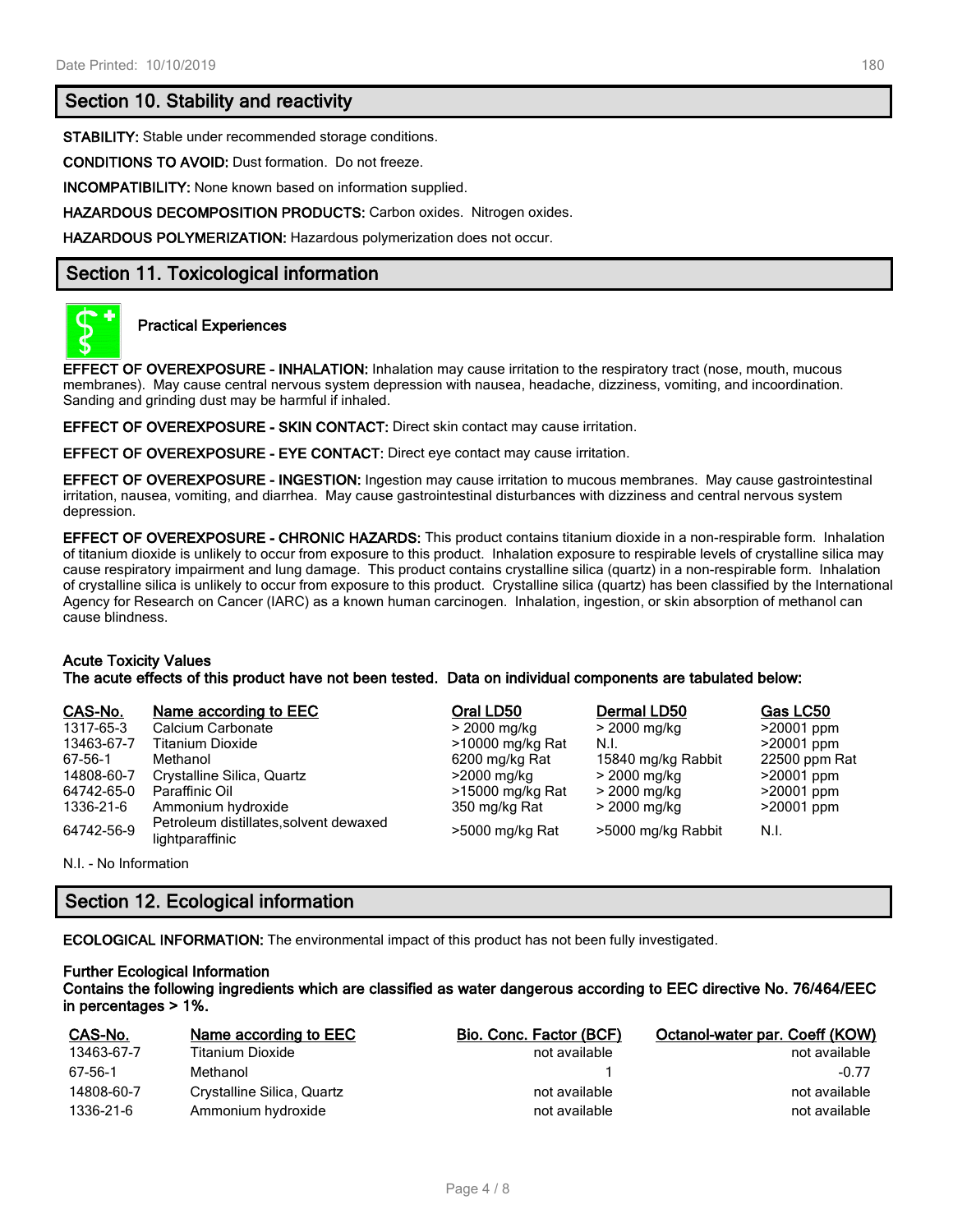# **Section 13. Disposal considerations**



#### **Product**

**DISPOSAL METHOD:** This material, as supplied, is not a hazardous waste according to Federal regulations (40 CFR 261). Dispose of contents/ container in accordance with the local/regional/national/international regulations. Do not re-use empty containers.

#### **European Waste Code: 080112 waste pait/var.w/o.org. solv/DS**

#### **Uncleaned Packaging**

# **European Waste Code: 150110 packaging dangerous residuals**

#### **Section 14. Transport information**

#### **SPECIAL TRANSPORT PRECAUTIONS:** No Information

| <b>Road Transport</b>                      |                        |
|--------------------------------------------|------------------------|
| <b>UN Number:</b>                          | Not regulated          |
| <b>ADR/RID Class:</b>                      | Not regulated          |
| Packing Group:                             | No Information         |
| <b>Shipping Name:</b>                      | Not regulated          |
| <b>Primary Shipping Hazard:</b>            | No Information         |
| <b>Road Tunnel Transport Code:</b>         | Not regulated          |
| <b>Sea Transport</b>                       |                        |
| <b>UN Number:</b>                          | Not regulated          |
| <b>IMDG/GGVSee Class:</b>                  | Not regulated          |
| EmS-No:                                    | Not regulated          |
| <b>Packing Group:</b>                      | No Information         |
| <b>Shipping Name:</b>                      | Not regulated          |
| <b>Primary Shipping Hazard:</b>            | No Information         |
| <b>Marine Pollutant:</b>                   | Not A Marine Pollutant |
| <b>Shipping Hazard (Marine Pollutant):</b> | No Information         |
| Air Transport                              |                        |
| <b>UN Number:</b>                          | Not regulated          |
| <b>ICAO/IATA Class:</b>                    | Not regulated          |
| <b>Packing Group:</b>                      | No Information         |
| <b>Shipping Name:</b>                      | Not regulated          |
| <b>Primary Shipping Hazard:</b>            | No Information         |

### **Section 15. Regulatory information**

### **U.S. Federal Regulations:**

#### **CERCLA - SARA Hazard Category**

This product has been reviewed according to the EPA 'Hazard Categories' promulgated under Sections 311 and 312 of the Superfund Amendment and Reauthorization Act of 1986 (SARA Title III) and is considered, under applicable definitions, to meet the following categories:

Carcinogenicity, Specific target organ toxicity (single or repeated exposure)

#### **SARA SECTION 313:**

This product contains the following substances subject to the reporting requirements of Section 313 of Title III of the Superfund Amendment and Reauthorization Act of 1986 and 40 CFR part 372:

#### **Chemical Name CAS-No.**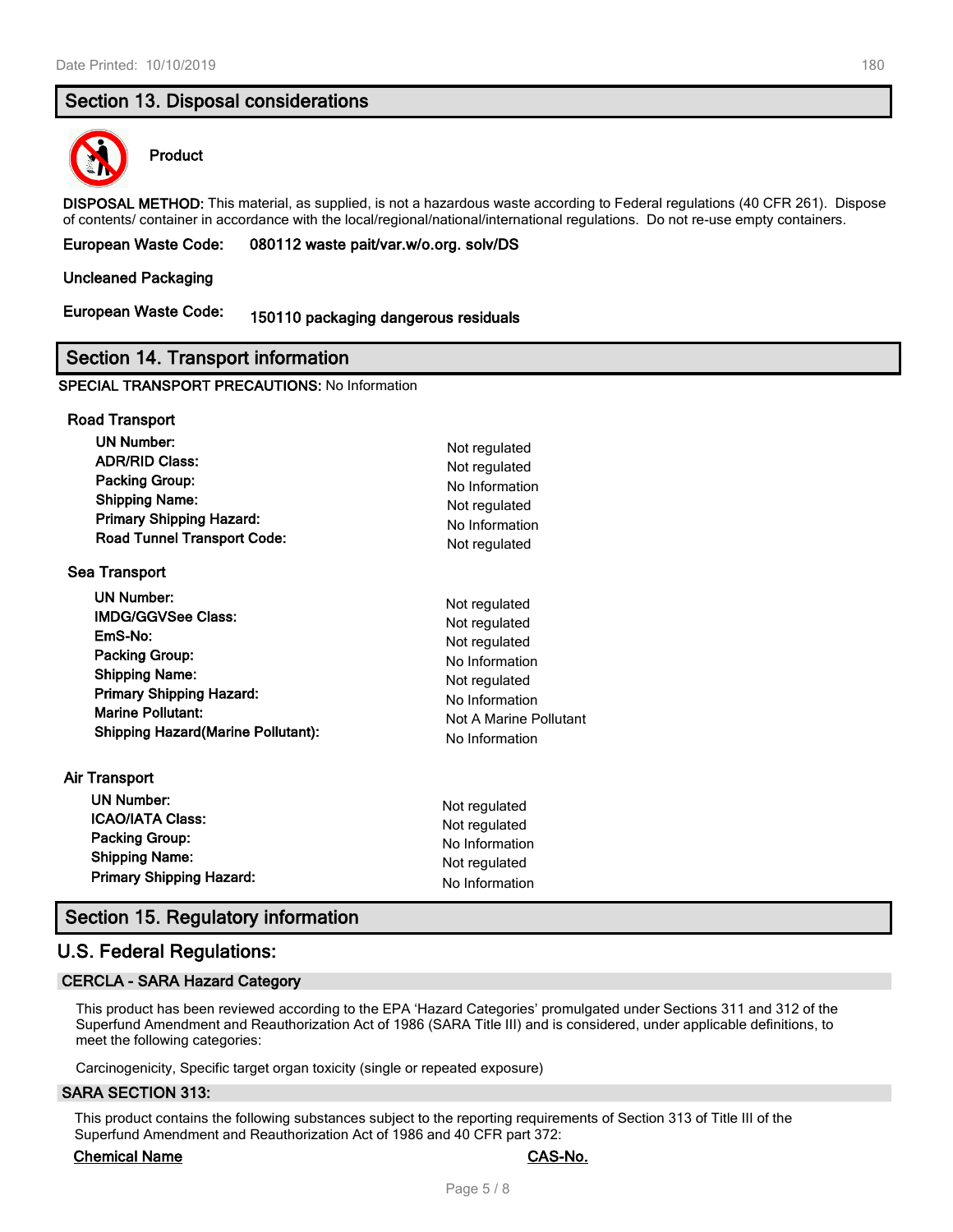Methanol 67-56-1

# **TOXIC SUBSTANCES CONTROL ACT:**

This product contains the following chemical substances subject to the reporting requirements of TSCA 12(B) if exported from the United States:

No TSCA components exist in this product.

# **U.S. State Regulations: NEW JERSEY RIGHT-TO-KNOW:**

The following materials are non-hazardous, but are among the top five components in this product.

| <b>Chemical Name</b> | CAS-No.   |
|----------------------|-----------|
| Water                | 7732-18-5 |
| Acrylic polymer      | 9003-01-4 |

# **PENNSYLVANIA RIGHT-TO-KNOW**

The following non-hazardous ingredients are present in the product at greater than 3%.

| <b>Chemical Name</b> | CAS-No.   |
|----------------------|-----------|
| Water                | 7732-18-5 |
| Acrylic polymer      | 9003-01-4 |

# **CALIFORNIA PROPOSITION 65 CARCINOGENS**

Warning: The following ingredients present in the product are known to the state of California to cause Cancer:

| Chemical Name              | CAS-No.    |
|----------------------------|------------|
| Titanium Dioxide           | 13463-67-7 |
| Crystalline Silica, Quartz | 14808-60-7 |

# **CALIFORNIA PROPOSITION 65 REPRODUCTIVE TOXINS**

Warning: The following ingredients present in the product are known to the state of California to cause birth defects, or other reproductive hazards.

**Chemical Name CAS-No.** Methanol 67-56-1

# **International Regulations: As follows -**

# **CANADIAN WHMIS:**

This SDS has been prepared in compliance with Controlled Product Regulations except for the use of the 16 headings.

WHMIS Class: D1B, D2A, D2B

# **Denmark**

**B-Value:** 0.000000

### **France**

**Germany**

**Storage Conditions:** No Information

### **Professional Illness Table:**

| <b>CAS Number</b> | <b>Chemical Name</b>       | Professiona   |
|-------------------|----------------------------|---------------|
| 13463-67-7        | Titanium Dioxide           | not available |
| 67-56-1           | Methanol                   | not available |
| 14808-60-7        | Crystalline Silica, Quartz | not available |
| 1336-21-6         | Ammonium hydroxide         | not available |

**CAS CONSIDER CONSIDER**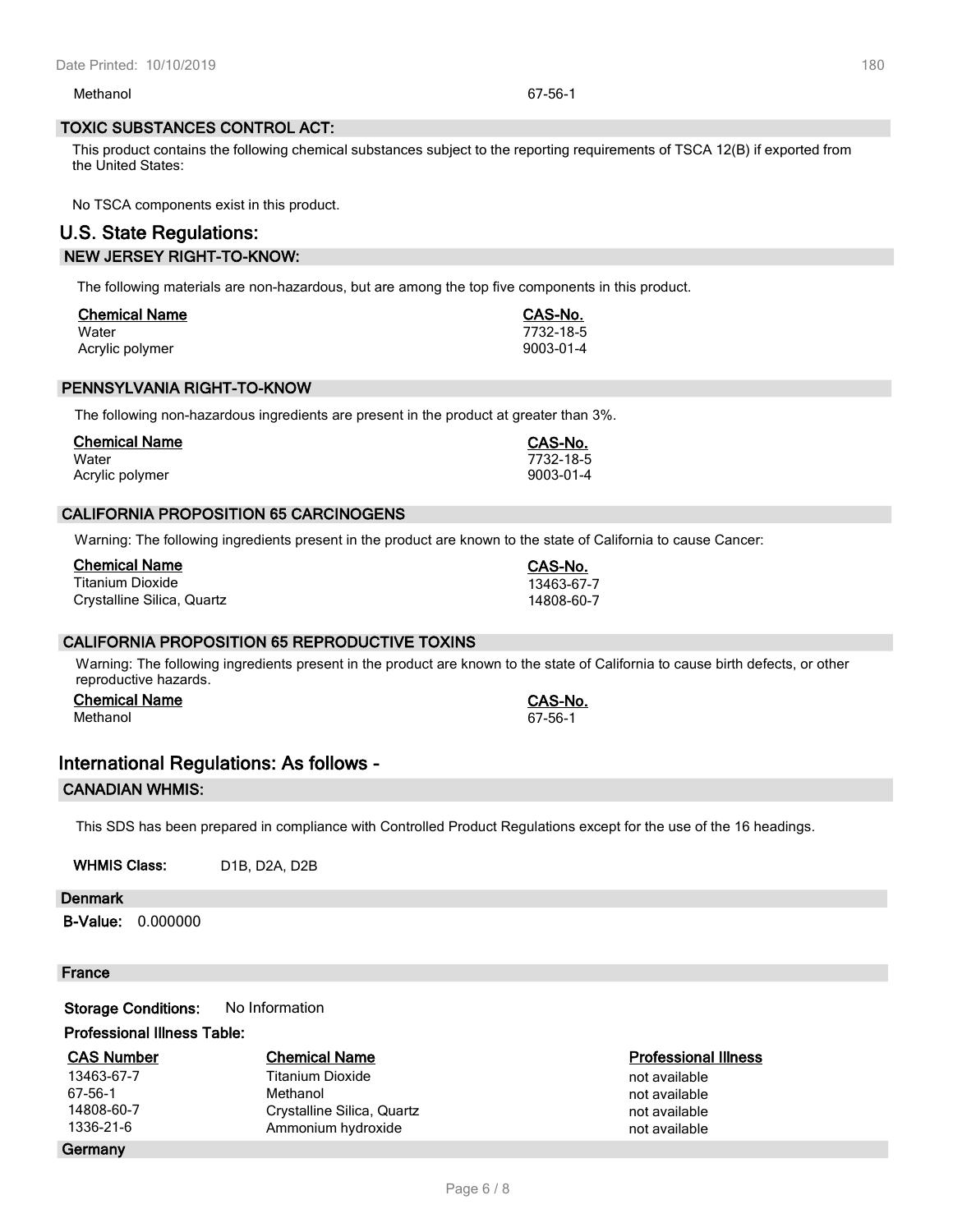#### **VbF-Class:** No Information

#### **WGK-class:** 1

| Remarks: | WGK $0 =$ in general not a water pollutant |
|----------|--------------------------------------------|
|          | WGK $1 =$ weak water pollutant             |
|          | WGK $2$ = water pollutant                  |
|          | WGK $3$ = severe water pollutant           |

# **Processing restrictions:\***

#### **Incident Regulation:**

No Information

# **Spain**

| <b>Storage Conditions:</b> | No Information |
|----------------------------|----------------|
|----------------------------|----------------|

# **Switzerland**

**VOC-Value:** 2.33

# **United Kingdom**

**Storage Conditions:** No Information

# **Section 16. Other information, including date of preparation of the last revision**

| <b>Revision Date:</b>       | <b>Supercedes Date:</b><br>10/10/2019                                                                                                                                                        |  |                    |  |                             | 11/8/2016 |
|-----------------------------|----------------------------------------------------------------------------------------------------------------------------------------------------------------------------------------------|--|--------------------|--|-----------------------------|-----------|
| <b>Reason for revision:</b> | <b>Product Composition Changed</b><br>Substance and/or Product Properties Changed in Section(s):<br>01 - Product Information<br>15 - Regulatory Information<br>Revision Statement(s) Changed |  |                    |  |                             |           |
| Datasheet produced by:      | <b>Regulatory Department</b>                                                                                                                                                                 |  |                    |  |                             |           |
| <b>HMIS Ratings:</b>        |                                                                                                                                                                                              |  |                    |  |                             |           |
| Health:                     | Flammability:                                                                                                                                                                                |  | <b>Reactivity:</b> |  | <b>Personal Protection:</b> | х         |
| <b>NFPA Ratings:</b>        |                                                                                                                                                                                              |  |                    |  |                             |           |

| IN FAINGUINS.                       |  |               |  |             |  |          |      |
|-------------------------------------|--|---------------|--|-------------|--|----------|------|
| Health:                             |  | Flammabilitv: |  | Reactivity: |  | Hazards: | N.I. |
| Volatile Organic Compounds, gr/ltr: |  | n,            |  |             |  |          |      |

#### **Text for GHS Hazard Statements shown in Section 3 describing each ingredient:**

| H <sub>225</sub> | Highly flammable liquid and vapour.      |
|------------------|------------------------------------------|
| H302             | Harmful if swallowed.                    |
| H314             | Causes severe skin burns and eye damage. |
| H335             | May cause respiratory irritation.        |
| H350             | May cause cancer.                        |
| H370             | Causes damage to organs.                 |
|                  |                                          |

#### **Icons for GHS Pictograms shown in Section 3 describing each ingredient:**